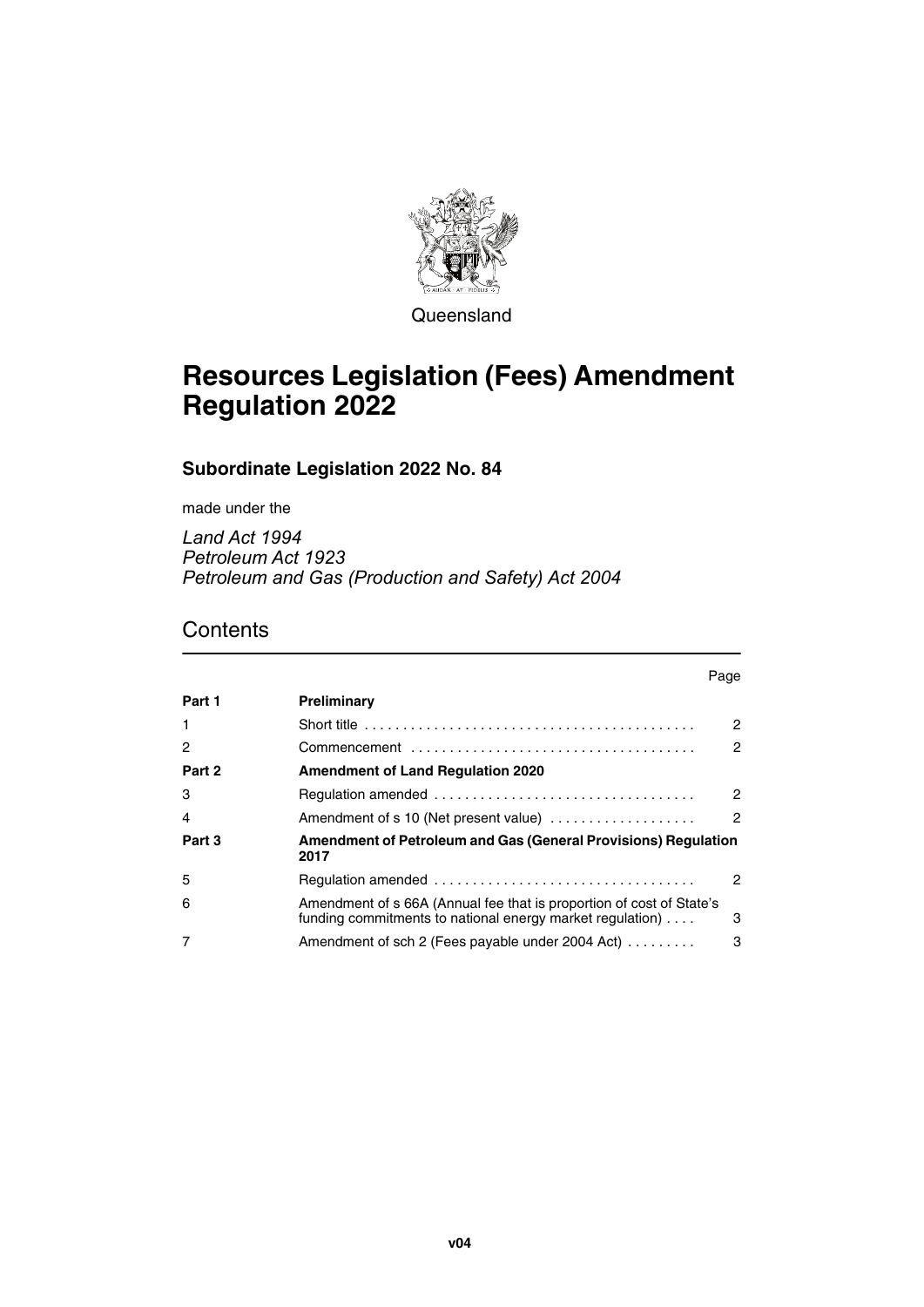Resources Legislation (Fees) Amendment Regulation 2022 Part 1 Preliminary

<span id="page-1-0"></span> $[s 1]$ 

# **Part 1** Preliminary

#### <span id="page-1-2"></span>**1 Short title**

<span id="page-1-3"></span><span id="page-1-1"></span>This regulation may be cited as the *Resources Legislation (Fees) Amendment Regulation 2022*.

#### <span id="page-1-4"></span>**2 Commencement**

<span id="page-1-7"></span><span id="page-1-5"></span>This regulation commences on 1 July 2022.

## <span id="page-1-6"></span>**Part 2 Amendment of Land Regulation 2020**

#### <span id="page-1-8"></span>**3 Regulation amended**

<span id="page-1-9"></span>This part amends the *Land Regulation 2020*.

#### <span id="page-1-10"></span>**4 Amendment of s 10 (Net present value)**

<span id="page-1-11"></span>Section 10(1), '.020'—

*omit, insert—*

<span id="page-1-13"></span>.025

## <span id="page-1-12"></span>**Part 3 Amendment of Petroleum and Gas (General Provisions) Regulation 2017**

#### <span id="page-1-14"></span>**5 Regulation amended**

<span id="page-1-15"></span>This part amends the *Petroleum and Gas (General Provisions) Regulation 2017*.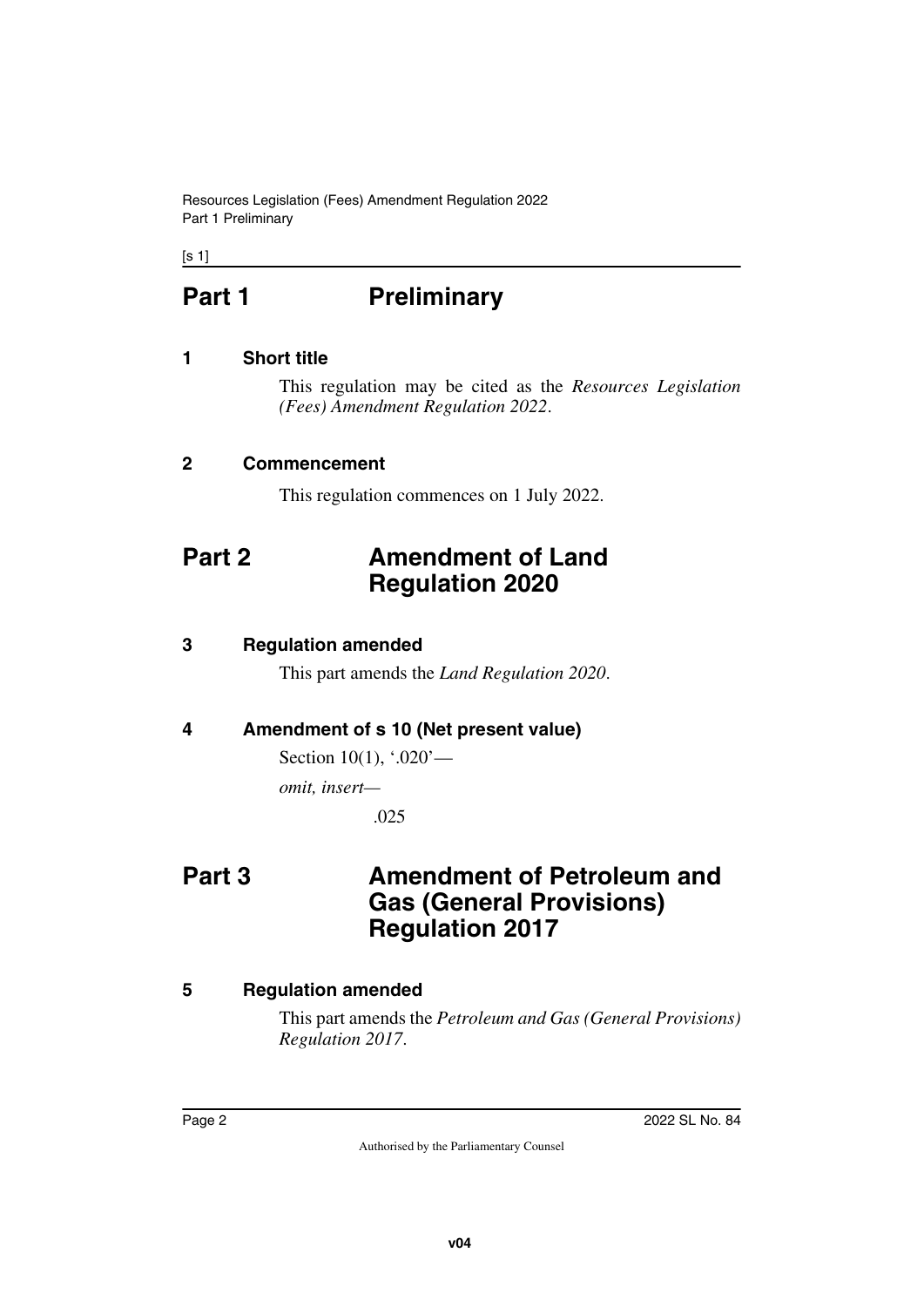[s 6]

#### <span id="page-2-1"></span><span id="page-2-0"></span>**6 Amendment of s 66A (Annual fee that is proportion of cost of State's funding commitments to national energy market regulation)**

Section 66A, '\$315.34'—

*omit, insert—*

\$344.94

#### <span id="page-2-2"></span>**7 Amendment of sch 2 (Fees payable under 2004 Act)**

<span id="page-2-3"></span>Schedule 2, part 4, items 4 and 6, second column—

*insert—*

*Note—*

The value of a fee unit for this item is generally increased on 1 September each year—see the *Acts Interpretation (Fee Unit) Regulation 2022*, section 3(1) and schedule 1, part 1.